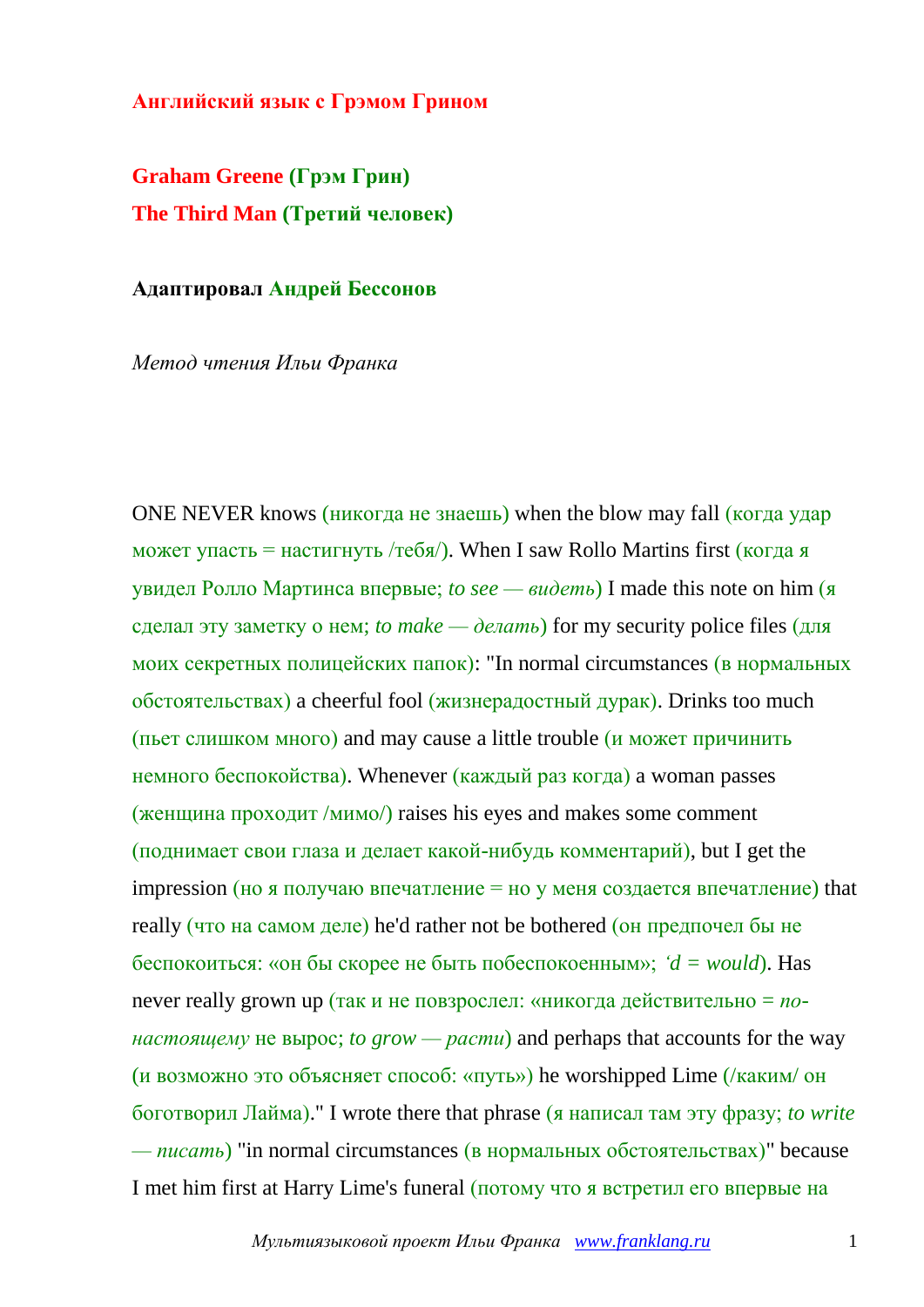похоронах Гарри Лайма; *to meet — встречать*). It was February (это был февраль), and the grave-diggers (и могильщики; *grave — могила*; *to dig копать*) had been forced to use electric drills (были вынуждены использовать электрические дрели) to open the frozen ground in Vienna's central cemetery (чтобы вскрыть замерзшую землю на венском центральном кладбище). It was as if even nature were doing its best (это было как если бы даже природа была старающаяся изо всех сил: «была делающая свое лучшее») to reject Lime (отвергнуть Лайма), but we got him in (но мы засунули его внутрь; *to get получить, сделать*) at last (наконец) and laid the earth back on him like bricks (и положили землю обратно на него, как кирпичи; *to lay — класть*). He was vaulted in (он был накрыт куполом/оказался под сводом; *vault —*  $ceod$ *)*, and Rollo Martins walked quickly away (и Ролло Мартинс зашагал быстро прочь) as though his long gangly legs wanted to break into a run (как если бы его длинные неуклюжие ноги хотели сорваться на бег; *gangly — долговязый, неуклюжий*), and the tears of a boy ran down his thirty-five-year-old cheeks (и слезы мальчика = *мальчишеские слезы* бежали вниз по его 35-летним щекам). Rollo Martins believed in friendship (Ролло Мартинс верил в дружбу), and that was why what happened later ( $\mu$  поэтому то, что случилось позже) was a worse shock to him (было худшим потрясением для него) than it would have been to you or me (чем это было бы для вас или меня) (you because you would have put it down to an illusion (вам — потому что вы бы сочли это за иллюзию; *to put down — опускать, класть; записать на /чей-л./ счет*) and me because at once a rational explanation (а мне — потому что немедленно рациональное объяснение)—however wrongly (каким бы оно ни было неверным)—would have come to my mind (пришло бы мне на ум). If only he had come to tell me then (если бы только он пришел, чтобы рассказать мне тогда), what a lot of trouble would have been saved (какая куча проблем была бы предотвращена).

security [sɪ'kjuərətɪ], police [pə'li:s], circumstance ['sə:kəmstæns], trouble  $[$ tr $\Delta$ bl], bother  $[$ 'b $\delta$ ðə],  $[$ 'f $\mu$ :n $(\sigma)$ rəl], Vienna  $\lbrack \nu$ 'enə], central  $\lbrack$ 'sentr $(\sigma)$ l],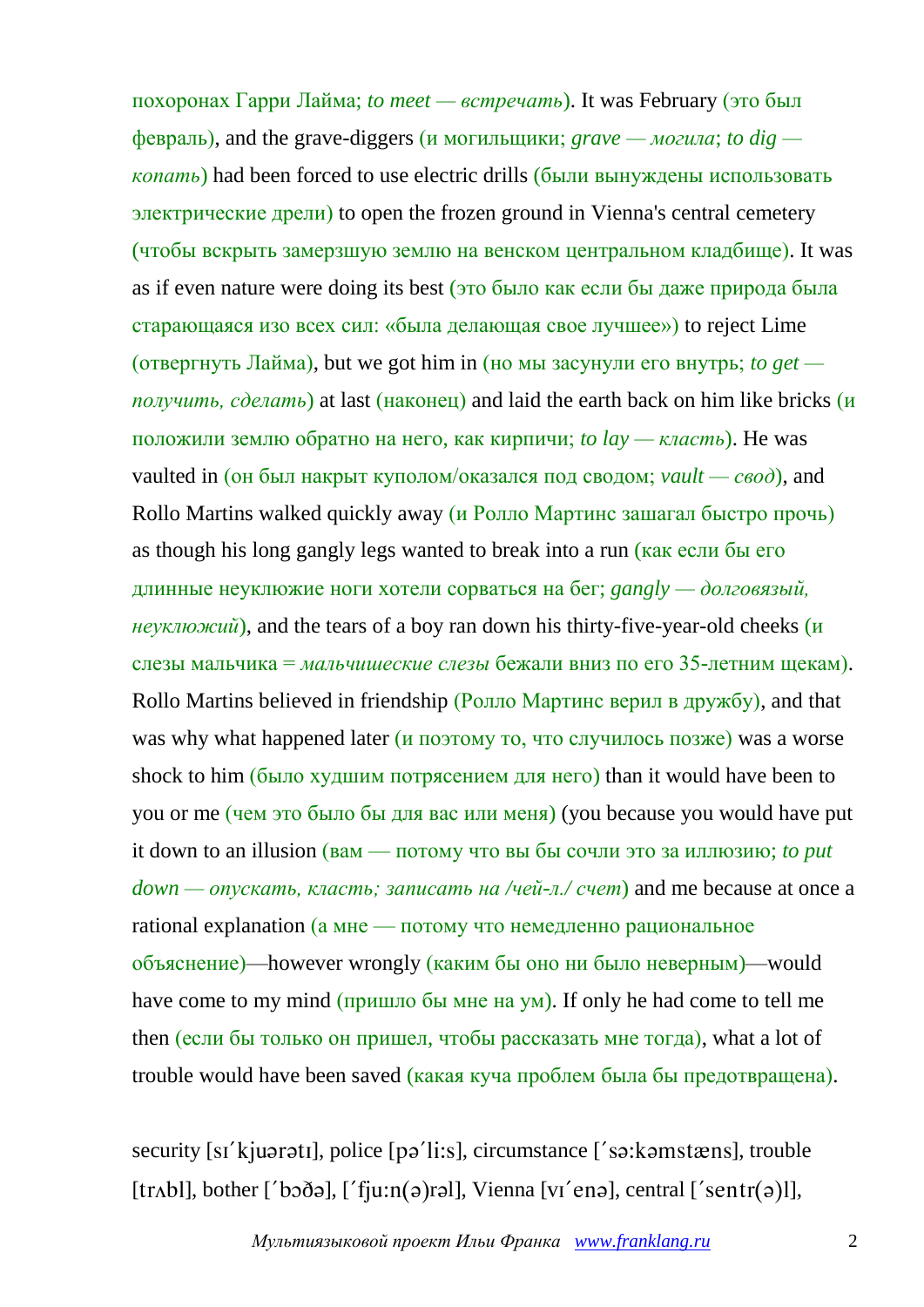cemetery ['semətri], nature ['neit[ə], vault [vɔ:lt], illusion [i'lu: $\mathfrak{z}(\mathfrak{z})$ n], rational  $['ræ[no]$ , explanation [ eksplə'neɪ $[(\circ)n]$ 

ONE NEVER knows when the blow may fall. When I saw Rollo Martins first I made this note on him for my security police files: "In normal circumstances a cheerful fool. Drinks too much and may cause a little trouble. Whenever a woman passes raises his eyes and makes some comment, but I get the impression that really he'd rather not be bothered. Has never really grown up and perhaps that accounts for the way he worshipped Lime." I wrote there that phrase "in normal circumstances" because I met him first at Harry Lime's funeral. It was February, and the grave-diggers had been forced to use electric drills to open the frozen ground in Vienna's central cemetery. It was as if even nature were doing its best to reject Lime, but we got him in at last and laid the earth back on him like bricks. He was vaulted in, and Rollo Martins walked quickly away as though his long gangly legs wanted to break into a run, and the tears of a boy ran down his thirty-fiveyear-old cheeks. Rollo Martins believed in friendship, and that was why what happened later was a worse shock to him than it would have been to you or me (you because you would have put it down to an illusion and me because at once a rational explanation—however wrongly—would have come to my mind). If only he had come to tell me then, what a lot of trouble would have been saved.

If you are to understand this strange rather sad story (чтобы вам понять эту странную весьма грустную историю) you must have an impression at least of the background (вы должны иметь = *получить* впечатление по крайней мере от фона)—the smashed dreary city of Vienna (разрушенный мрачный город Вена) divided up in zones among the four powers (поделенный на зоны между четырьмя властями); the Russian, the British, the American, the French zones (русская, британская, американская, французская зоны), regions marked only by a notice board (районы, отмеченные только табличкой; *notice — заметка; уведомление; board —доска*), and in the centre of the city (а в центре города),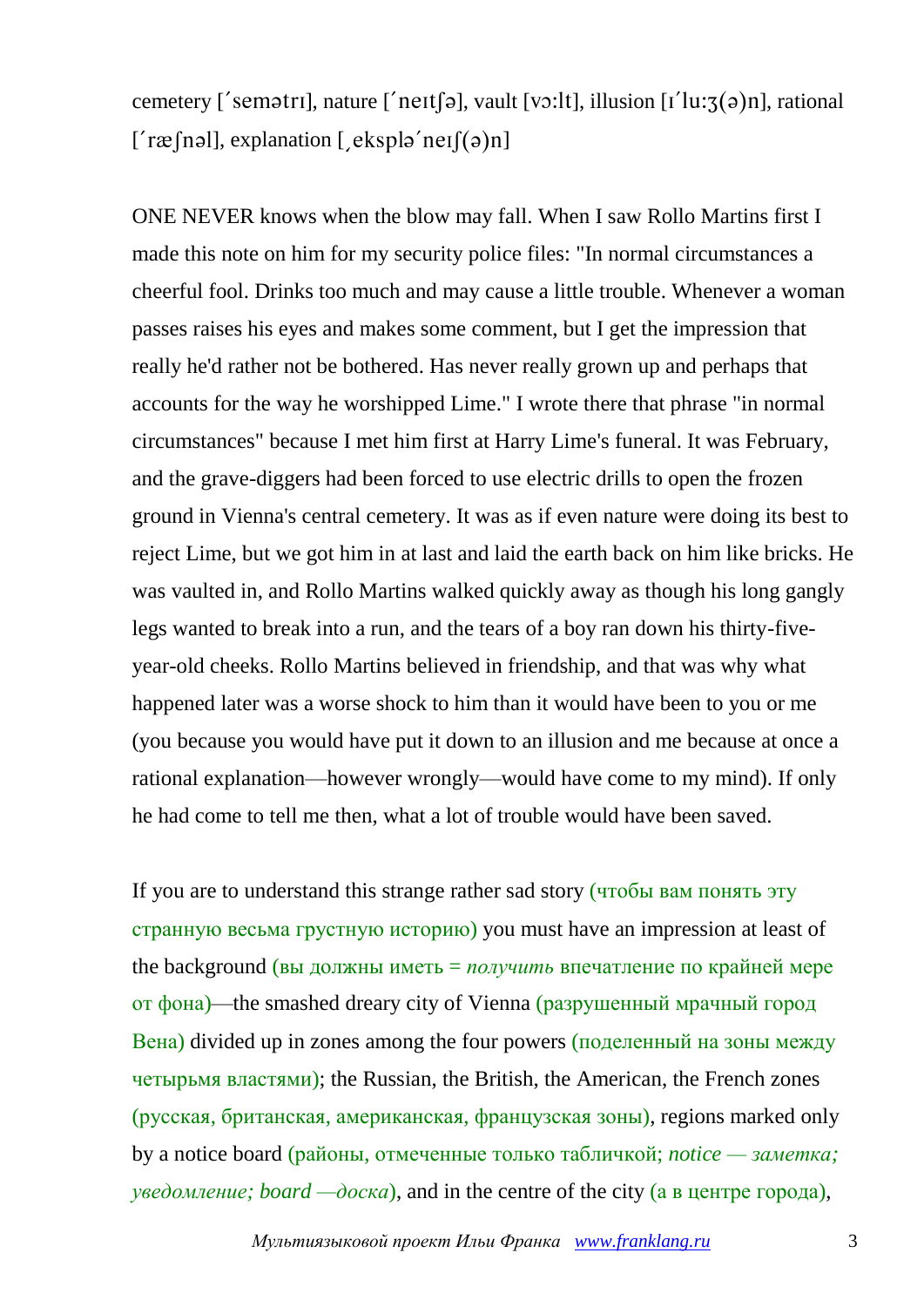surrounded by the Ring (окруженный Кольцом) with its heavy public buildings (со своими тяжелыми общественными зданиями) and its prancing statuary  $(u)$ своими величавыми скульптурами), the Inner Stadt (Внутренний Город = центр города */нем./*) under the control of all four powers (под контролем всех четырех властей). In this once fashionable Inner Stadt (в этом когда-то фешенебельном Внутреннем Городе) each power in turn (каждая власть по очереди), for a month at a time (на месяц за один раз), takes (берет), as we call it (как мы называем это), "the chair (престол: «стул» = становится председателем)," and becomes responsible for security (и становится ответственной за безопасность); at night (ночью), if you were fool enough (если вы были достаточно глупец) to waste your Austrian schillings on a night club (чтобы потратить ваши австрийские шиллинги на ночной клуб), you would be fairly certain to see the International Patrol at work (вы бы совершенно точно увидели Интернациональный Патруль за работой)—four military police (четыре военных наряда), one from each power (один от каждой власти), communicating with each other (общавшиеся друг с другом: «с каждым другим») if they communicated at all (если они общались вообще) in the common language of their enemy (на общем языке их врага). I never knew Vienna between the wars (я никогда не знал Вену между войнами), and I am too young to remember the old Vienna (и я слишком молод, чтобы помнить ту старую Вену) with its Strauss music (с ее музыкой Штрауса) and its bogus easy charm (и ее притворно непринужденным очарованием); to me it is simply a city (для меня это просто город) of undignified ruins (лишенных благородства руин; *to dignify — облагораживать; придавать лоск, достоинство*) which turned that February into great glaciers of snow and ice (которые превратились в тот февраль в огромные ледники из снега и льда).

divide  $\left[$ di 'vaid], notice  $\left[$ ' n $\right)$ autis], building  $\left[$ ' bildin], statuary  $\left[$ ' stætju $\right]$ . [ ], Austrian [ ], communicate [ ], enemy  $\alpha$  ['enimition], bogus ['bauqas], undignified [An'diqnifaid], glacier ['qlæsia]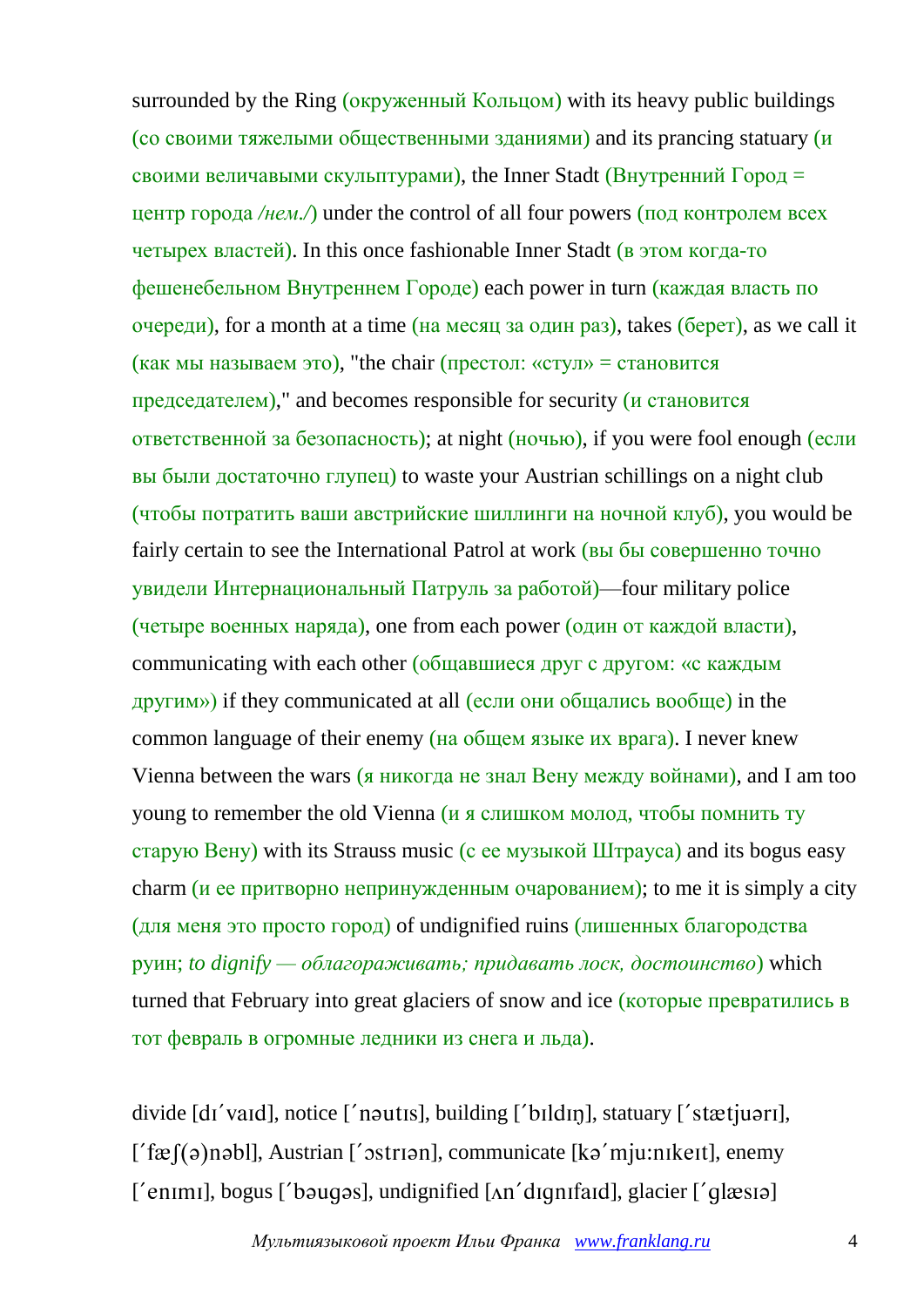If you are to understand this strange rather sad story you must have an impression at least of the background—the smashed dreary city of Vienna divided up in zones among the four powers; the Russian, the British, the American, the French zones, regions marked only by a notice board, and in the centre of the city, surrounded by the Ring with its heavy public buildings and its prancing statuary, the Inner Stadt under the control of all four powers. In this once fashionable Inner Stadt each power in turn, for a month at a time, takes, as we call it, "the chair," and becomes responsible for security; at night, if you were fool enough to waste your Austrian schillings on a night club, you would be fairly certain to see the International Patrol at work—four military police, one from each power, communicating with each other if they communicated at all in the common language of their enemy. I never knew Vienna between the wars, and I am too young to remember the old Vienna with its Strauss music and its bogus easy charm; to me it is simply a city of undignified ruins which turned that February into great glaciers of snow and ice.

The Danube was a grey flat muddy river (Дунай был серой мелкой мутной рекой) a long way off across the second bezirk (далеко: «долгий путь прочь» через второй округ */нем./*), the Russian zone (русская зона) where the Prater lay smashed and desolate and full of weeds (где располагался: «лежал» Пратер, разрушенный, запущенный и полный сорняков; *to lie — лежать; to smash разбивать/ся/ вдребезги; разбить, сокрушить, уничтожить /противника и т. п./Prater — парк развлечений в Вене*), only the Great Wheel revolving slowly (только чертово колесо: «великое/огромное колесо» вращающееся медленно) over the foundations of merry-go-rounds like abandoned millstones (над основаниями каруселей, как заброшенные мельничные жернова), the rusting iron of smashed tanks (ржавеющее железо разбитых танков) which nobody had cleared away (которые никто не убрал: «не вычистил прочь»), the frost-nipped weeds (побитые морозом сорняки; *frost — мороз; to nip — ущипнуть, щипать, кусать; побить, повредить /о ветре, морозе, холоде/*) where the snow was thin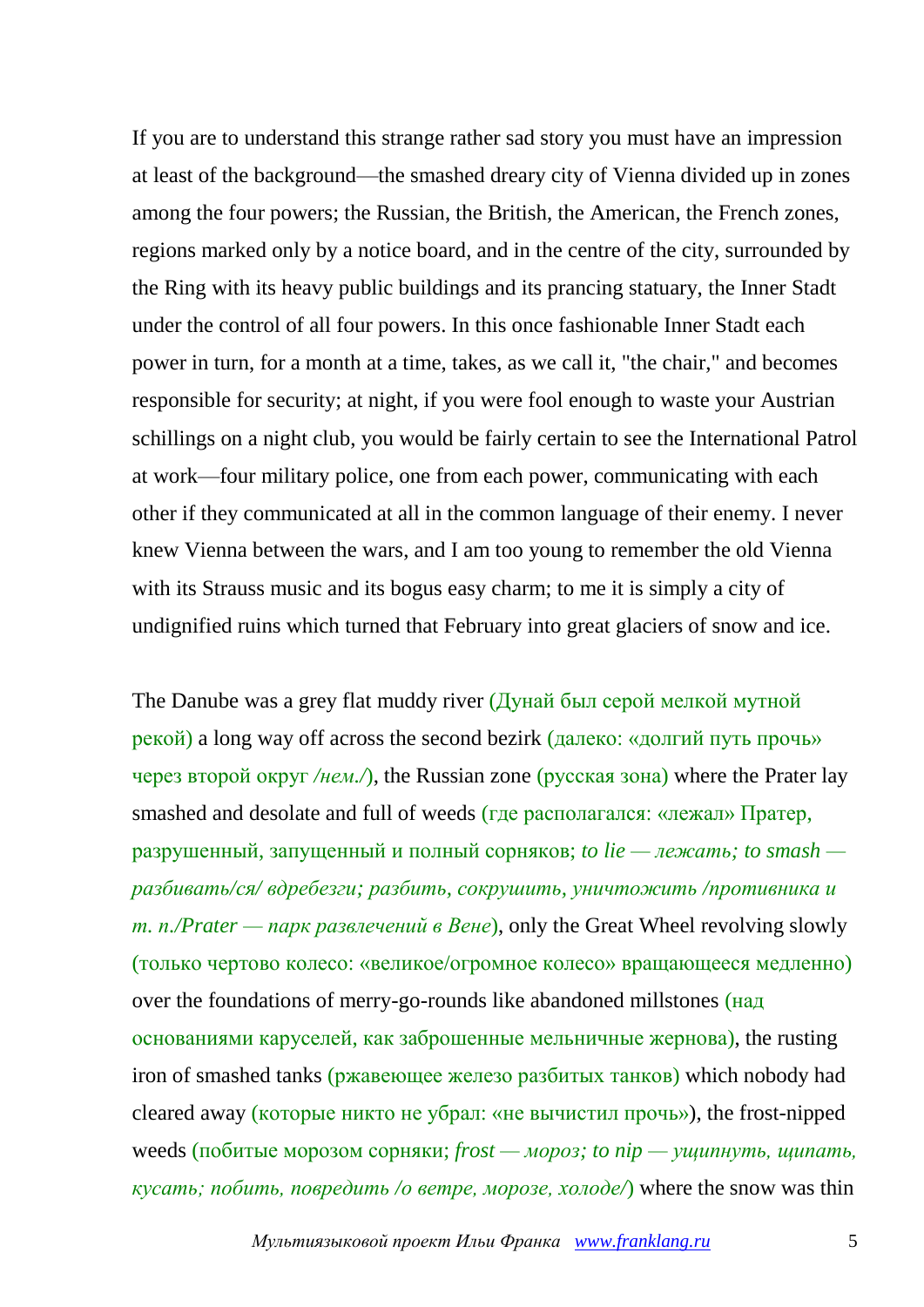(где снег был тонкий). I haven't enough imagination (у меня нет достаточно воображения) to picture it as it had once been (чтобы вообразить это /таким/, каким это когда-то было), any more than I can picture Sacher's Hotel (не больше чем я могу представить отель Захера) as other than a transit hotel for English officers (как /нечто/ другое, чем транзитный отель для английских офицеров) or see the Kartnerstrasse (или увидеть /улицу/ Картнерштрассе) as a fashionable shopping street (как фешенебельную улицу с магазинами) instead of a street which only exists, most of it, at eye level (вместо улицы, которая существует только, бóльшая часть ее, на глазном уровне), repaired up to the first storey (отремонтированная до второго: «первого» этажа). A Russian soldier in a fur cap (русский солдат в меховой шапке) goes by with a rifle over his shoulder (проходит мимо с винтовкой через плечо), and men in overcoats sip ersatz coffee (и люди в шинелях прихлебывают поддельный кофе/кофе-заменитель) in the windows of Old Vienna (в окнах Старой Вены). This was roughly the Vienna to which Rollo Martins came (это была грубо /говоря/ та Вена, в которую Ролло Мартинс приехал) on February 7 (7 февраля) last year (в прошлом году). I have reconstructed the affair as best I can (я восстановил дело, насколько смог: «как лучше всего я могу») from my own files and from what Martins told me (из моих собственных документов и из того, что Мартинс рассказал мне). It is as accurate as I can make it (это настолько точно, насколько я могу сделать это)—I haven't invented a line of dialogue (я не изобрел /ни/ одной строчки диалога) though I can't vouch for Martins' memory (хотя я не могу ручаться за память Мартинса); an ugly story if you leave out the girl (уродливая история, если выпустить: «если ты выпускаешь наружу» девушку): grim and sad and unrelieved (мрачная, грустная и беспросветная: «необлегченная»; *to relieve — облегчать*) if it were not for that absurd episode (если бы не тот абсурдный эпизод) of the British Cultural Relations Society lecturer (с лектором Британского Общества Культурных Отношений).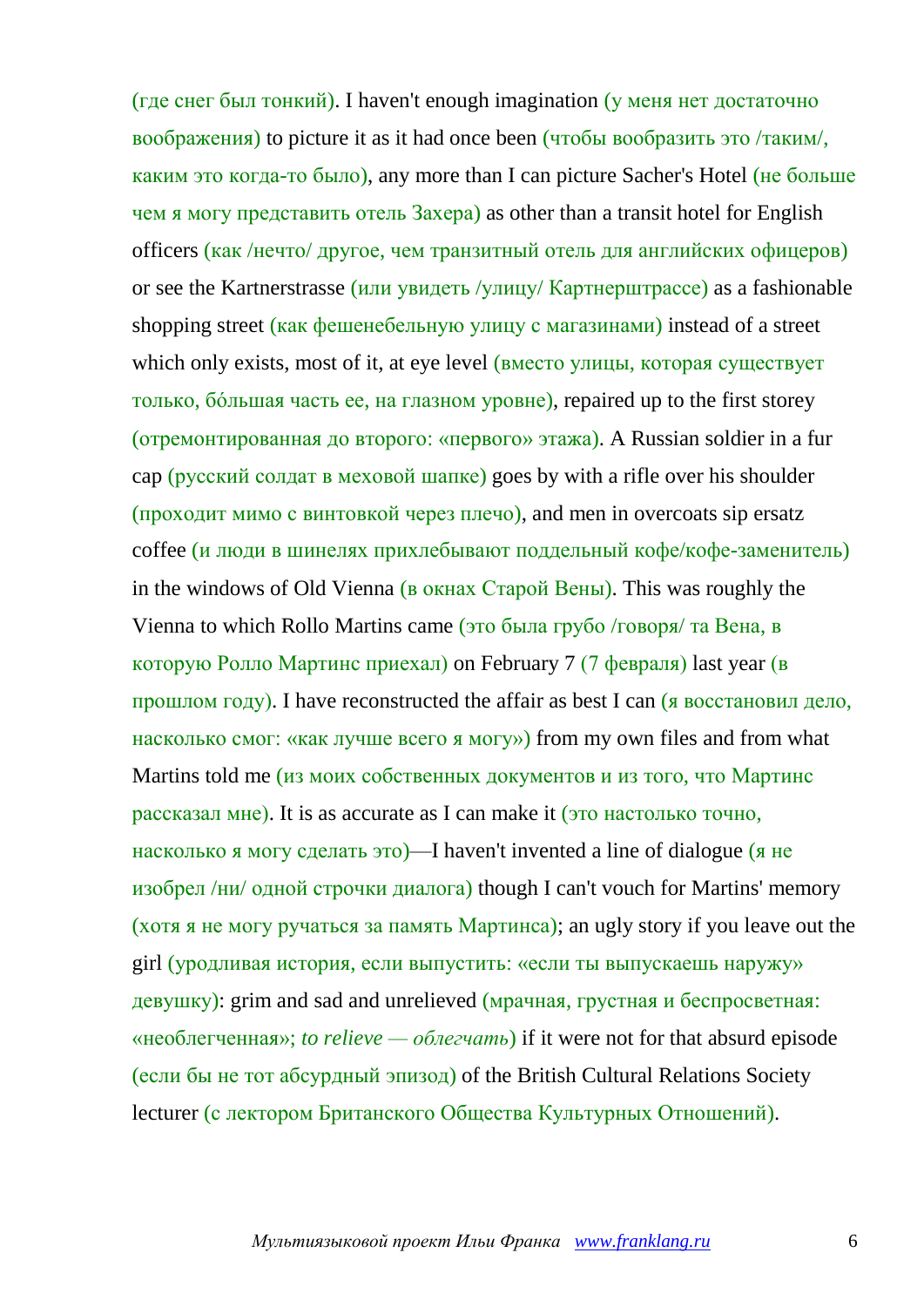Danube  $\lceil \hat{d}$  dænju:b], desolate  $\lceil d$  des $(a)$ l $\vert$ , foundation  $\lceil \frac{d}{d}$  faun $\ell$  de $\lceil (a)$ n], imagination [ $\text{Im}\,\mathfrak{B}'$  d $\text{Im}\,\mathfrak{B}$ ], instead [In'sted], rifle ['raifl], shoulder [' [aulda], roughly ['rʌflɪ], invent [In'vent], unrelieved ['AnrI'li:vd], cultural [ ], society [ ]

The Danube was a grey flat muddy river a long way off across the second bezirk, the Russian zone where the Prater lay smashed and desolate and full of weeds, only the Great Wheel revolving slowly over the foundations of merry-go-rounds like abandoned millstones, the rusting iron of smashed tanks which nobody had cleared away, the frost-nipped weeds where the snow was thin. I haven't enough imagination to picture it as it had once been, any more than I can picture Sacher's Hotel as other than a transit hotel for English officers or see the Kartnerstrasse as a fashionable shopping street instead of a street which only exists, most of it, at eye level, repaired up to the first storey. A Russian soldier in a fur cap goes by with a rifle over his shoulder, and men in overcoats sip ersatz coffee in the windows of Old Vienna. This was roughly the Vienna to which Rollo Martins came on February 7 last year. I have reconstructed the affair as best I can from my own files and from what Martins told me. It is as accurate as I can make it—I haven't invented a line of dialogue though I can't vouch for Martins' memory; an ugly story if you leave out the girl: grim and sad and unrelieved if it were not for that absurd episode of the British Cultural Relations Society lecturer.

2

A BRITISH subject can still travel (британский подданный может все еще путешествовать) if he is content to take with him (если он есть доволен взять с собой = если он готов удовлетвориться тем, что может взять с собой) only five English pounds (только пять английских фунтов) which he is forbidden to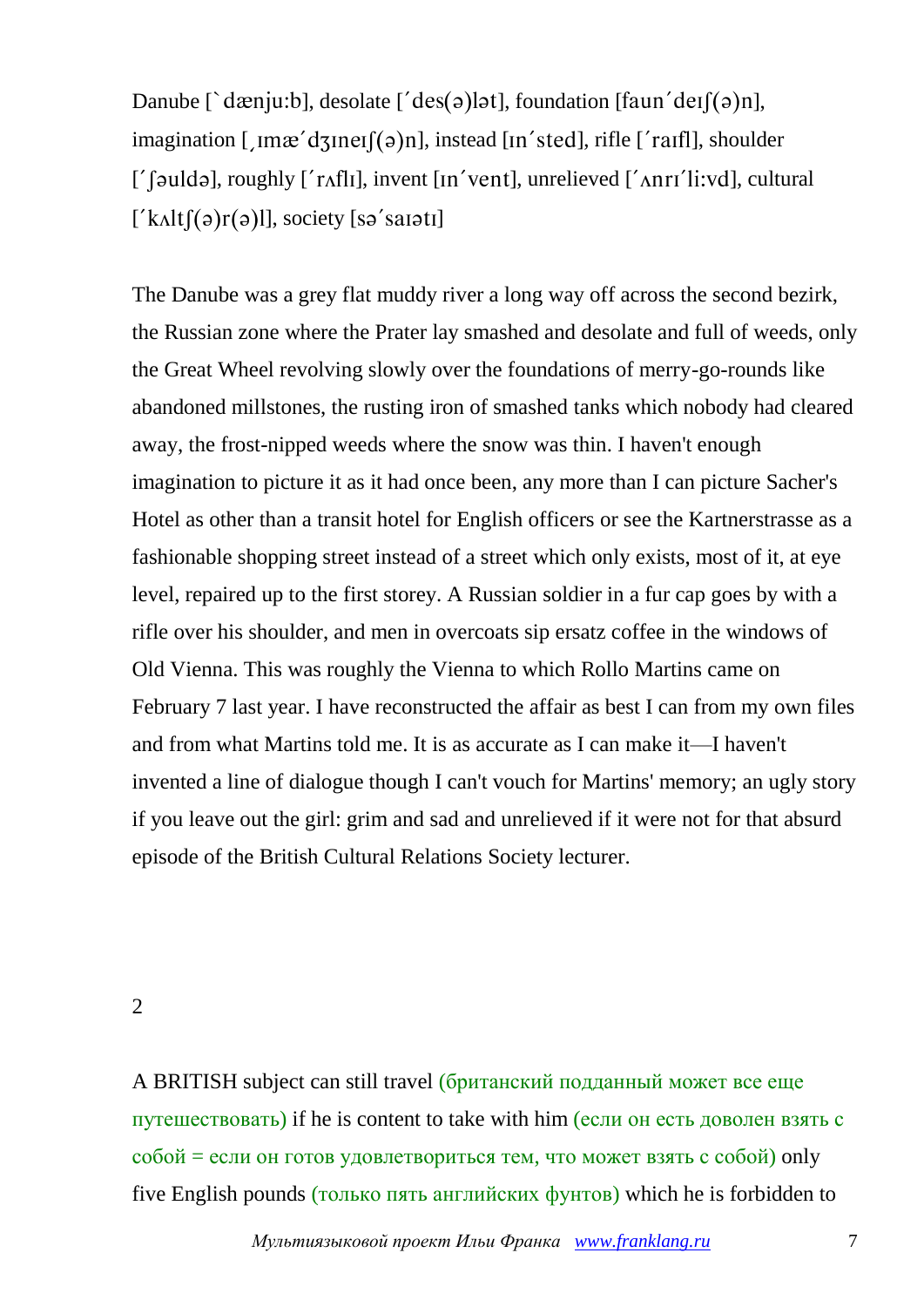spend abroad (которые ему запрещено тратить за границей; *to forbid запрещать; не позволять*), but if Rollo Martins had not received an invitation from Lime (но если бы Ролло Мартинс не получил приглашение от Лайма) he would not have been allowed to enter Austria (он бы не был допущен въехать в Австрию) which counts still as occupied territory (которая считается все еще оккупированной территорией). Lime had suggested that Martins might "write up" (Лайм предложил, что Мартинс мог бы притворно указать в качестве цели приезда) the business of looking after the international refugees (дело присматривания за международными беженцами), and although it wasn't Martins' usual line (и хотя это не было обычное поведение: «обычная линия» Мартинса), he had consented (он согласился). It would give him a holiday (это дало бы ему отдых: «отпуск») and he badly needed a holiday (а он ужасно нуждался в отдыхе) after the incident in Dublin and the other incident in Amsterdam (после происшествия в Дублине и другого происшествия в Амстердаме); he always tried to dismiss women as "incidents," (он всегда отделываться от женщин как от «происшествий» = относиться к женщинам как к случайным происшествиям) things that simply happened to him (как к вещам, которые просто случались с ним) without any will of his own (без какой-либо его собственной воли), acts of God in the eyes of insurance agents (/подобно/ действиям Бога в глазах страховых агентов). He had a haggard look (он имел изможденный вид) when he arrived in Vienna (когда прибыл в Вену) and a habit of looking over his shoulder (и привычку смотреть: «смотрения» через его плечо) that for a time made me suspicious of him (которая на время сделала меня подозрительным к нему = показалась мне в нем подозрительной) until I realised (пока я не сообразил) that he went in fear (что он жил в страхе: «шел в страхе») that one of say six people (что один из, скажем, шести людей) might turn up unexpectedly (мог бы объявиться неожиданно). He told me vaguely (он сказал мне туманно; *to tell рассказать*) that he had been mixing his drinks (что он /раньше/ смешивал свои напитки)—that was another way of putting it (это был ещё один способ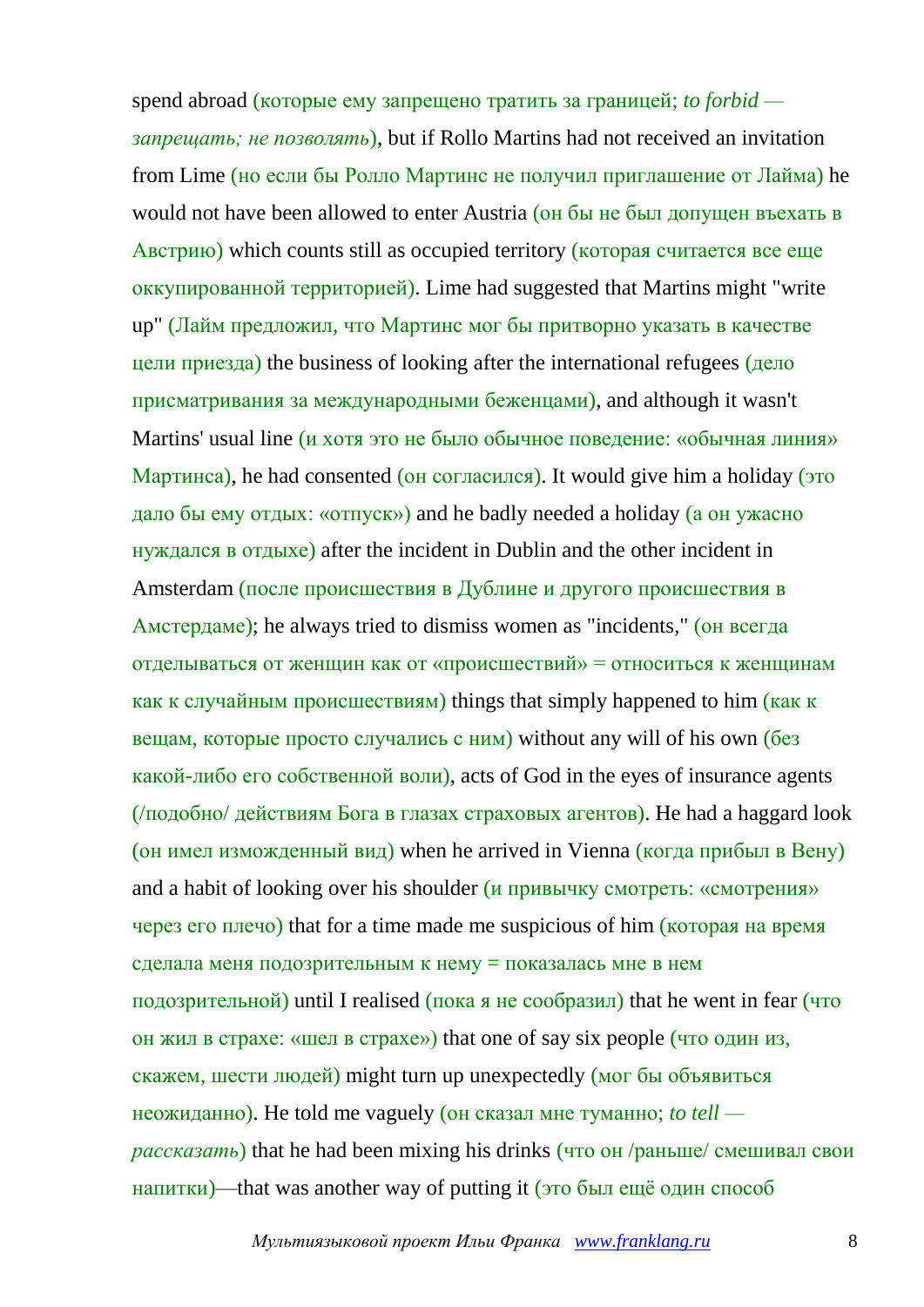## выразить это).

Rollo Martins' usual line (Ролло Мартинса обычное занятие: «линия») was the writing of cheap, paper covered Westerns (было написание дешевых, /продающихся/ в /мягкой/ обложке вестернов; *paper — бумага; to cover покрывать*) under the name of Buck Dexter (под именем Бака Декстера). His public was large but unremunerative (его аудитория была большая, но неденежная; *unremunerative — неприбыльный; remunerative вознаграждающий; выгодный, прибыльный; to remunerate — вознаграждать, компенсировать, оплачивать*). He couldn't have afforded Vienna (он не cмог бы позволить себе Вену) if Lime had not offered to pay his expenses (если Лайм не предложил бы оплатить его расходы) when he got there (когда он попадет туда; *to get — получать; попадать, добираться*) out of some vaguely described propaganda fund (из какого-то туманно описанного пропагандистского фонда). He could also (он мог также), he said (как он сказал), keep him supplied with paper *Bafs* (постоянно снабжать его бумажными *Бафами*: «держать его снабженным с бумажными *Бафами*»)—the only currency in use from a penny upwards (единственной валютой в употреблении от пенни и выше) in British hotels and clubs (в британских отелях и клубах). So it was with exactly five unusable pound notes that Martins arrived in Vienna (так что Мартинс прибыл в Вену как раз: «точно» с пятью неупотребимыми фунтовыми банкнотами = которые невозможно было потратить).

subject ['s<sub>A</sub>bdz<sub>Ikt]</sub>, content /npu*naz.*/ [kən'tent], receive [ri'si:v], invitation  $\lceil$  [nvi terl(a)n], occupied ['skjupard], territory ['terrt(a)ri], refugee [ refiu'dzi:], incident [' $insld(a)nt$ ], dismiss [dis'mis], insurance  $[In' [uər(a)ns]$ , haggard  $\lceil \cdot \rceil$  h  $\mathcal{L}$  and  $\lceil \cdot \rceil$ , suspicious  $\lceil \cdot \rceil$  as  $\lceil \cdot \rceil$  (be  $\lceil \cdot \rceil$  vergetarrow  $\lceil \cdot \rceil$  in:  $\lceil \cdot \rceil$  and  $\lceil \cdot \rceil$ cover  $\int'$ k $\Delta$ v $\partial$ , remunerative  $\int$ r $\int'$ m $\int$ j $\mu$ : $n(\partial)$  r $\partial$ t $\nu$ , afford  $\partial'$ f $\partial$ : $d$ , currency  $[ 'k\text{ar}(a)$ nsi]

*Мультиязыковой проект Ильи Франка www.franklang.ru* 9 A BRITISH subject can still travel if he is content to take with him only five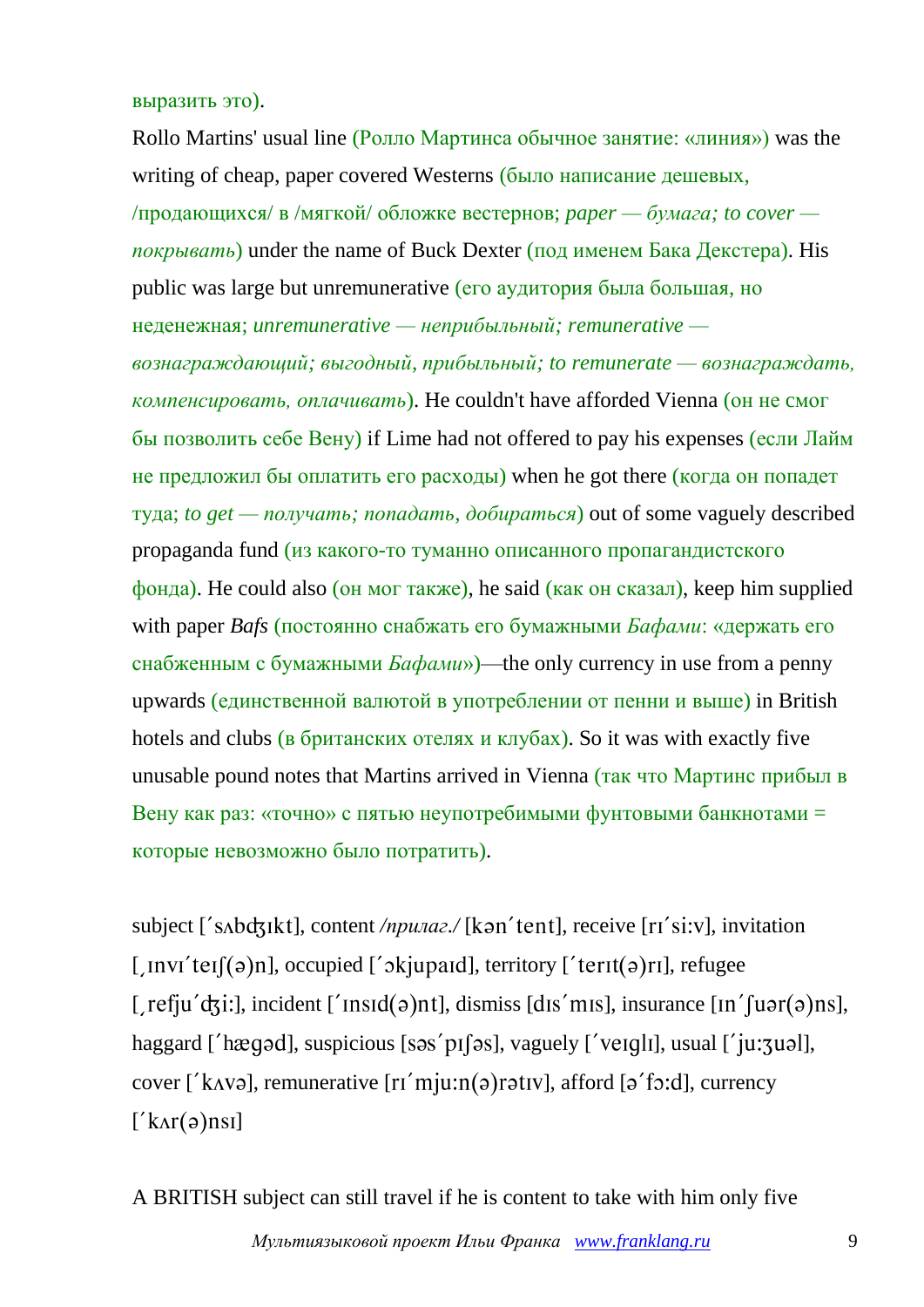English pounds which he is forbidden to spend abroad, but if Rollo Martins had not received an invitation from Lime he would not have been allowed to enter Austria which counts still as occupied territory. Lime had suggested that Martins might "write up" the business of looking after the international refugees, and although it wasn't Martins' usual line, he had consented. It would give him a holiday and he badly needed a holiday after the incident in Dublin and the other incident in Amsterdam; he always tried to dismiss women as "incidents," things that simply happened to him without any will of his own, acts of God in the eyes of insurance agents. He had a haggard look when he arrived in Vienna and a habit of looking over his shoulder that for a time made me suspicious of him until I realised that he went in fear that one of say six people might turn up unexpectedly. He told me vaguely that he had been mixing his drinks—that was another way of putting it. Rollo Martins' usual line was the writing of cheap, paper covered Westerns under the name of Buck *Dexter*. His public was large but unremunerative. He couldn't have afforded Vienna if Lime had not offered to pay his expenses when he got there out of some vaguely described propaganda fund. He could also, he said, keep him supplied with paper *Bafs*—the only currency in use from a penny upwards in British hotels and clubs. So it was with exactly five unusable pound notes that Martins arrived in Vienna.

An odd incident had occurred at Frankfurt (странный случай приключился во Франкфурте) where the plane from London grounded for an hour (где самолет из Лондона приземлился на час). Martins was eating a hamburger in the American canteen (Мартинс ел гамбургер в американском буфете) (a kindly air line supplied the passengers with a voucher (любезная авиакомпания снабжала пассажиров ваучером) for 65 cents of food (на 65 центов еды)) when a man he could recognise from twenty feet away as a journalist (когда человек в котором он на расстоянии двадцати футов мог признать журналиста) approached his table (приблизился к его столу).

"You Mr. Dexter (вы мистер Декстер)?" he asked (спросил он).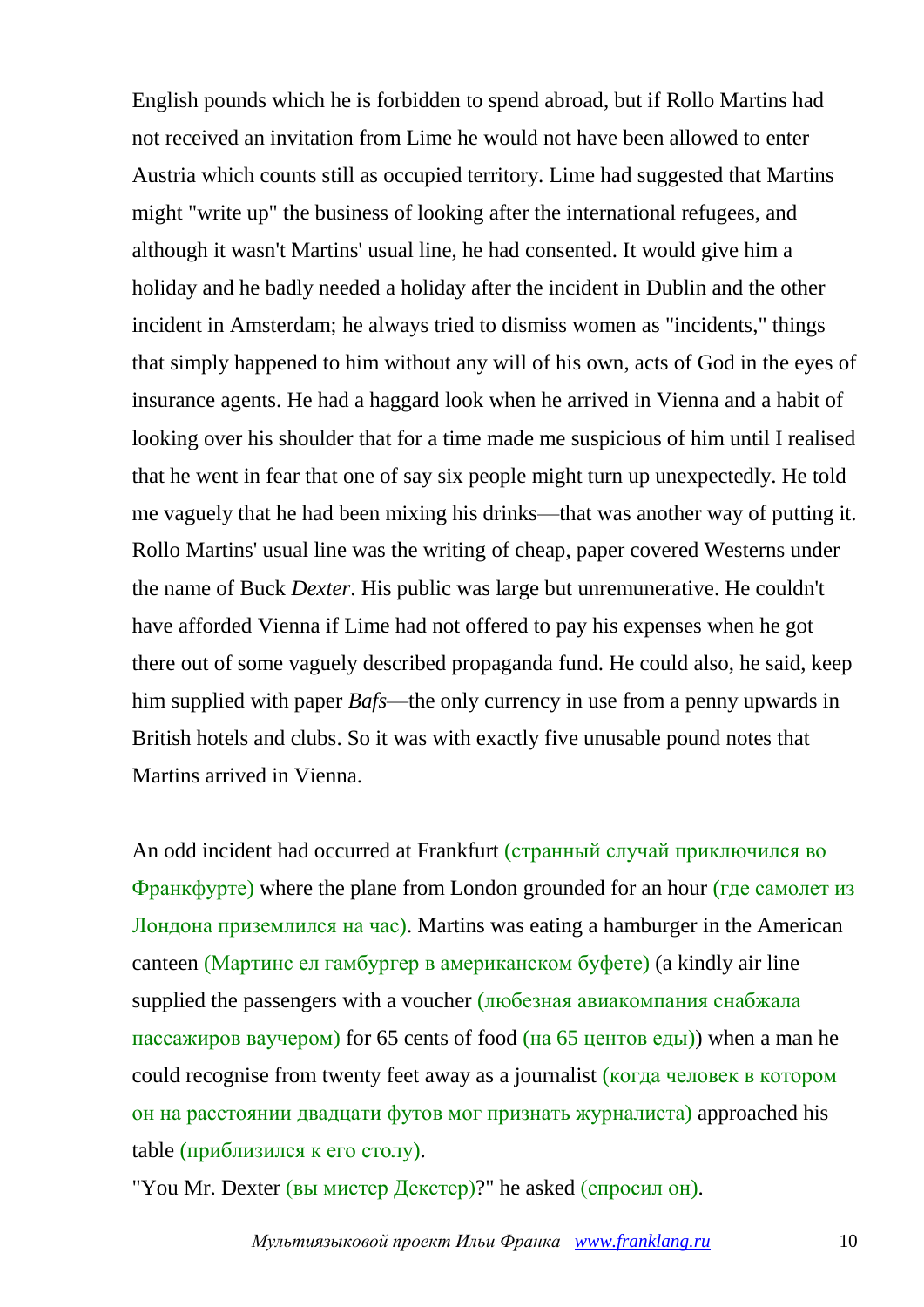"Yes," Martins said, taken off his guard (пойманный врасплох: «взятый вне своей охраны»; *guard — охрана, защита; гвардия*).

"You look younger than your photographs (вы выглядите моложе, чем ваши фотографии)," the man said (сказал тот человек). "Like to make a statement (хотите сделать заявление)? I represent the local forces paper here (я представляю газету местных /размещенных здесь/ вооруженных сил). We'd like to know (мы бы хотели знать) what you think of Frankfurt (что вы думаете о Франкфурте)."

"I only touched down ten minutes ago (я только приземлился десять минут назад; *to touch — касаться; down — вниз*)."

"Fair enough (совершенно достаточно откровенно; *fair — красивый; чистый; честный; полностью, совершенно, абсолютно*)," the man said (человек сказал). "What about views on the American novel (что насчет взглядов на американский роман)?"

"I don't read them (я не читаю их)," Martins said (сказал Мартинс).

"The well known acid humour (хорошо известный едкий юмор; *to know знать*)," the journalist said (сказал журналист). He pointed at a small grey-haired man (он указал на маленького седоволосого человека; *grey — серый, седой*) with two protruding teeth (с двумя торчащими зубами; *to protrude высовываться, выдаваться*), nibbling a bit of bread (грызущего кусочек хлеба). "Happen to know (не знаете ли случайно: «случаетесь знать») if that's Carey (не Кэри ли это)?"

"No (нет). What Carey (какой Кэри)?"

"J. G. Carey of course (Дж. Г. Кэри конечно)."

"I've never heard of him (я никогда не слышал о нем)."

"You novelists live out of the world (вы романисты живете вне мира  $=$  в своем мире). He's my real assignment (он мое настоящее задание = собственно, он мое задание)," and Martins watched him make across the room (и Мартинс смотрел, как тот пересекает комнату) for the great Carey (к великому Кэри), who greeted him with a false headline smile (который встретил его фальшивой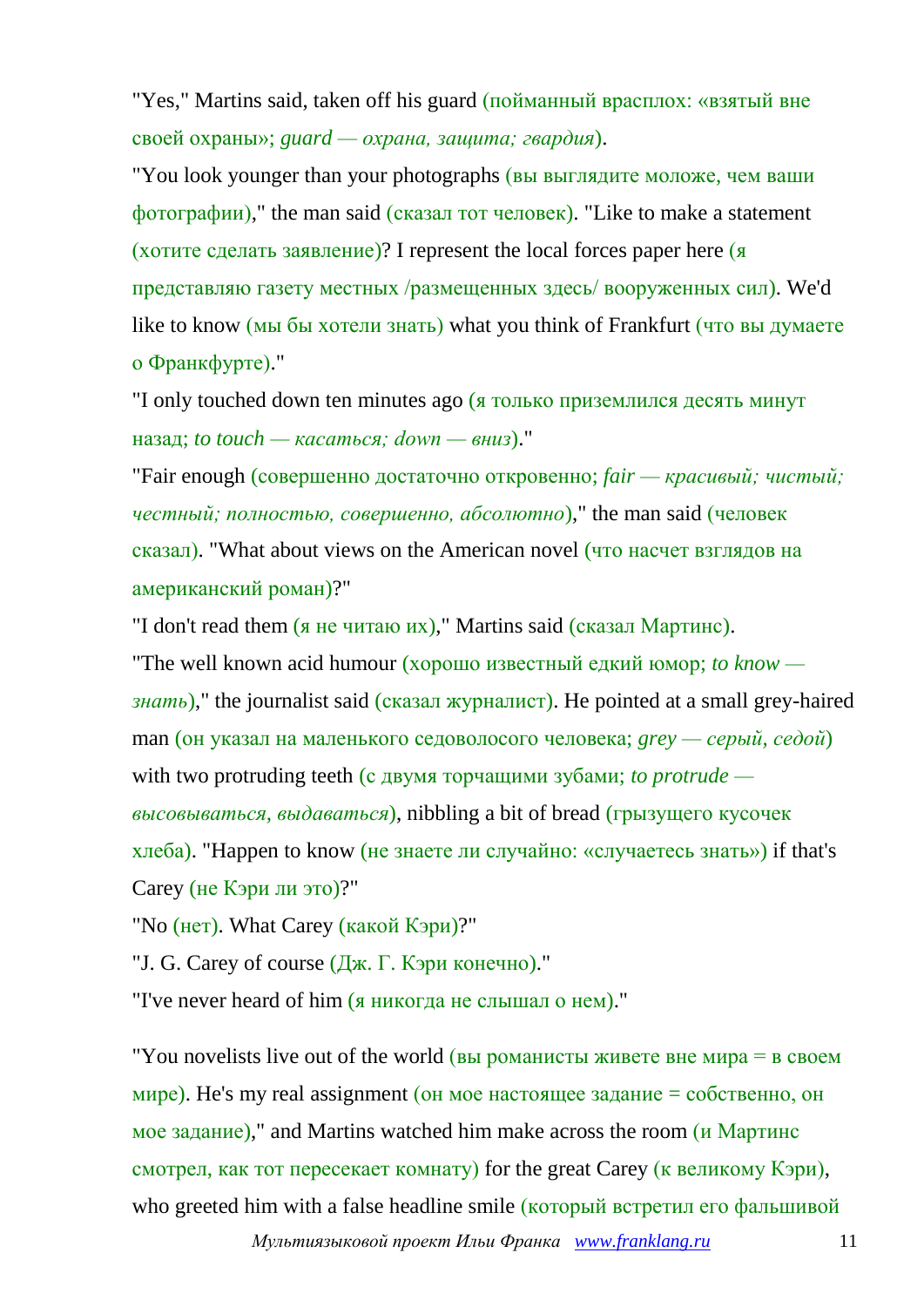газетной улыбкой; *headline — газетный заголовок*), laying down his crust (кладя вниз свою корочку хлеба). Dexter wasn't the man's assignment (Декстер не был заданием этого человека), but Martins couldn't help feeling a certain pride (но Мартинс не мог отделаться от чувства некоторой гордости: «но Мартинс не мог помочь чувствовать некоторую гордость»)—nobody had ever before referred to him as a novelist (никто когда-либо раньше не обращался к нему как к романисту); and that sense of pride and importance  $(u$  это чувство гордости и важности) carried him over the disappointment (перенесло его через  $p$ азочарование = смягчило разочарование) when Lime was not there to meet him at the airport (когда Лайм не был там, чтобы встретить его в аэропорте  $=$ оказалось, не встречал его). We never get accustomed to (мы никогда не привыкаем: «не становимся привыкшими») being less important to other people than they are to us (быть менее важными другим людям, чем они нам)— Martins felt the little jab of dispensability standing by the bus door (Мартинс почувствовал маленький укол /своей/ ненужности, стоя у автобусной двери; *to feel — чувствовать; to dispense — раздавать, делить, распределять; освобождать (от обязательства/; to dispense with — обходиться без чего-л.; dispensable — необязательный; несущественный*), watching the snow come sifting down (глядя, как сыплется вниз снег), so thinly and softly (так тонко и мягко) that the great drifts among the ruined buildings (что огромные сугробы между разрушенными зданиями) had an air of permanence (имели вид постоянства), as though they were not the result of this meagre fall (как если бы они были не результатом этого скудного снегопада), but lay, forever (но лежали, всегда), above the line of perpetual snow (над линией вечного снега).

occur [ə'kə:], journalist ['dʒə:nəlɪst], canteen [kæn'ti:n], approach [ə'prəutʃ], guard  $\lceil$  quard], represent [ repri zent], novel  $\lceil$  nov(a)]], acid  $\lceil$  æsid], humour  $[i]$  ['hju:mə], protrude [prə'tru:d], assignment [ə'sainmənt], certain  $[i]$ sə:t $(i)$ n], importance  $[Im'$  p $: t(\phi)$ ns], disappointment [disə' pointment], accustom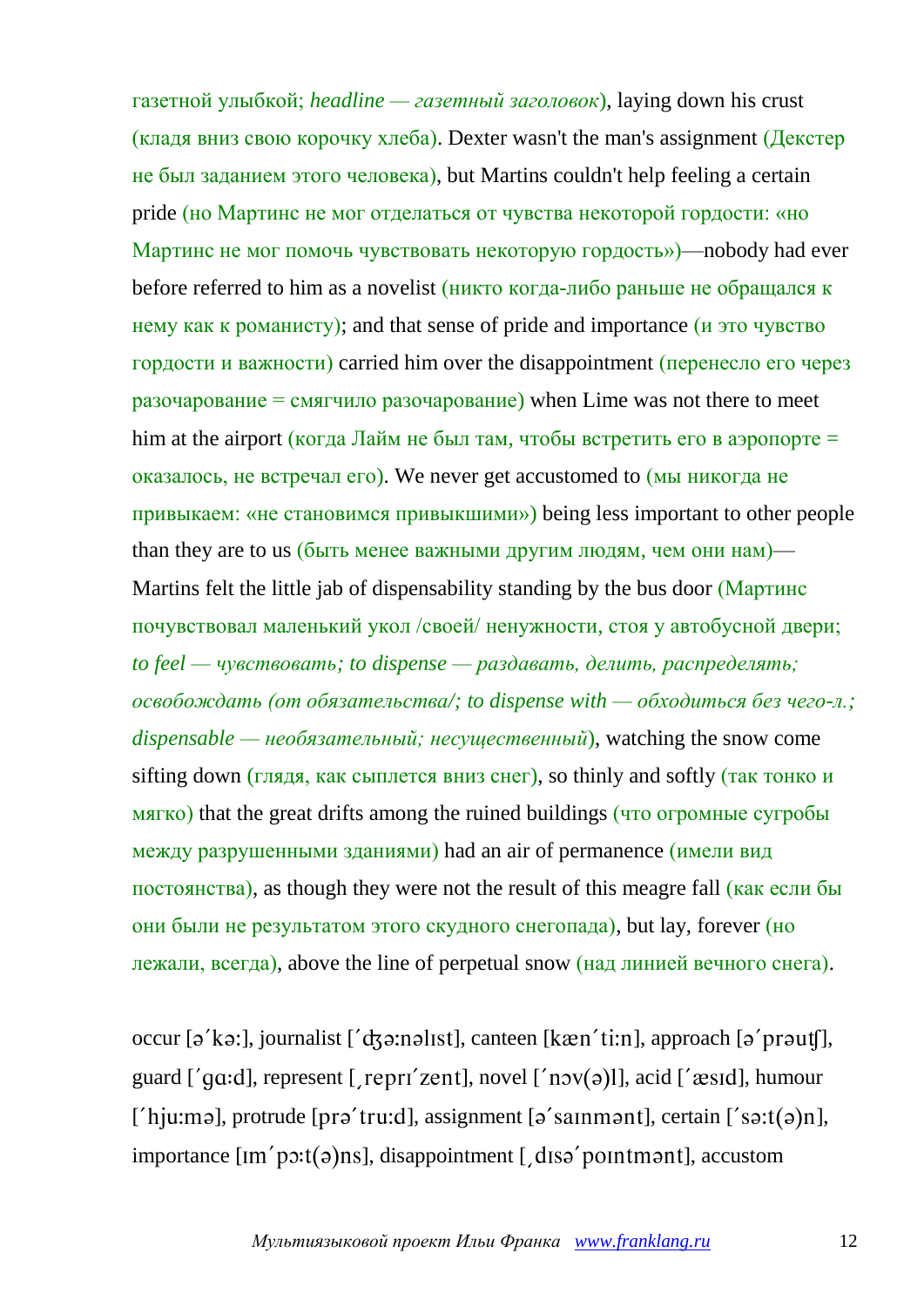[ $a$ <sup>'</sup> k^stam], dispensable [dɪ' spensabl], permanence ['pa: manans], result  $[r1'z<sub>A</sub>lt]$ , meagre  $['mi:qə]$ , perpetual  $[pə'pet[uə]$ 

An odd incident had occurred at Frankfurt where the plane from London grounded for an hour. Martins was eating a hamburger in the American canteen (a kindly air line supplied the passengers with a voucher for 65 cents of food) when a man he could recognise from twenty feet away as a journalist approached his table. "You Mr. Dexter?" he asked.

"Yes," Martins said, taken off his guard.

"You look younger than your photographs," the man said. "Like to make a statement? I represent the local forces paper here. We'd like to know what you think of Frankfurt."

"I only touched down ten minutes ago."

"Fair enough," the man said. "What about views on the American novel?" "I don't read them," Martins said.

"The well known acid humour," the journalist said. He pointed at a small greyhaired man with two protruding teeth, nibbling a bit of bread. "Happen to know if that's Carey?"

"No. What Carey?"

"J. G. Carey of course."

"I've never heard of him."

"You novelists live out of the world. He's my real assignment," and Martins watched him make across the room for the great Carey, who greeted him with a false headline smile, laying down his crust. Dexter wasn't the man's assignment, but Martins couldn't help feeling a certain pride—nobody had ever before referred to him as a novelist; and that sense of pride and importance carried him over the disappointment when Lime was not there to meet him at the airport. We never get accustomed to being less important to other people than they are to us—Martins felt the little jab of dispensability standing by the bus door, watching the snow come sifting down, so thinly and softly that the great drifts among the ruined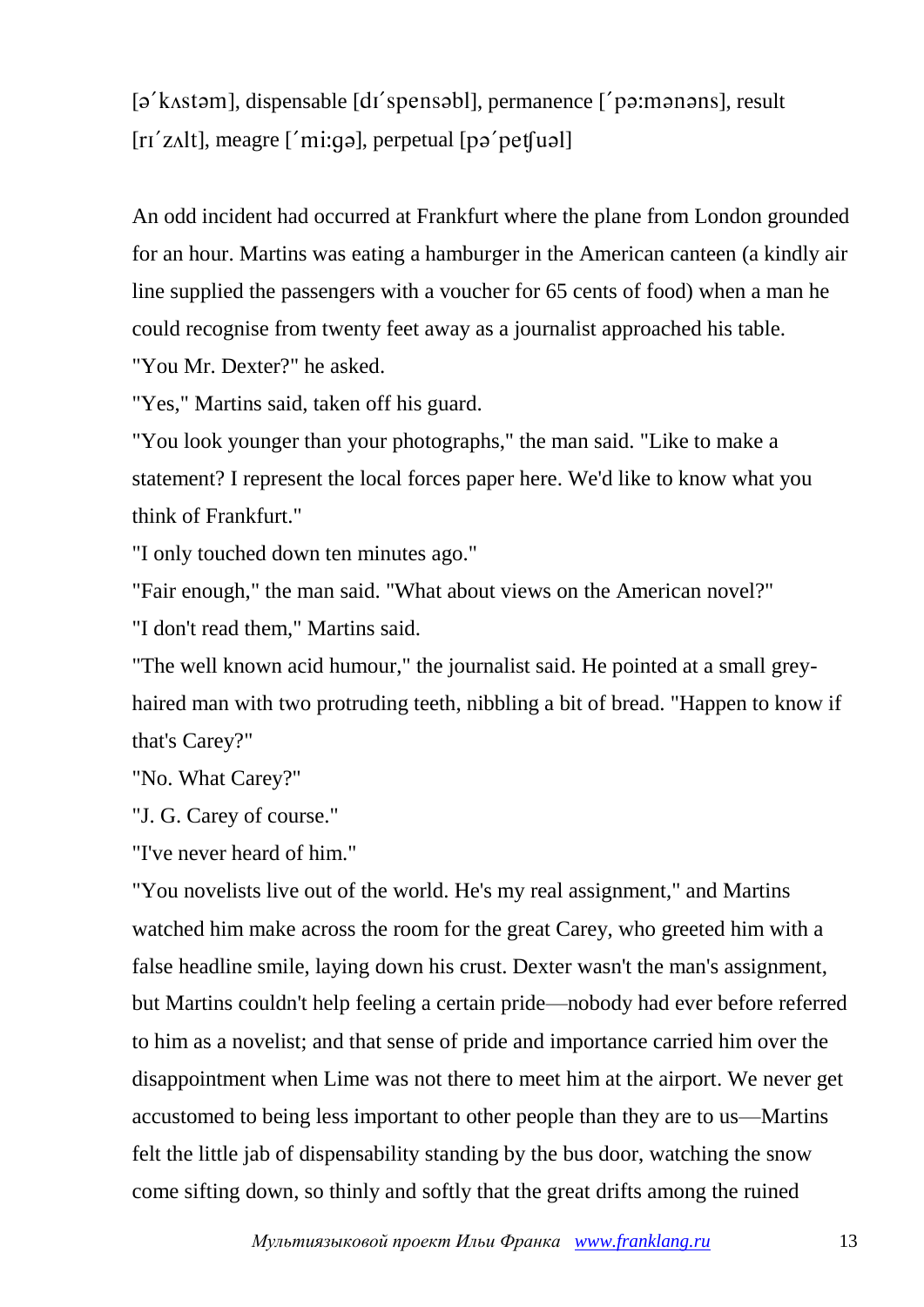buildings had an air of permanence, as though they were not the result of this meagre fall, but lay, forever, above the line of perpetual snow.

There was no Lime to meet him at the Hotel Astoria (не было никакого Лайма, чтобы встретить его в гостинице Астория) where the bus landed him (где автобус высадил его), and no message (и никакой записки; *message сообщение; извещение, письмо*)—only a cryptic one for Mr. Dexter (только одна таинственная для мистера Декстера) from someone he had never heard of (от кого-то, о котором он никогда не слышал) called Crabbin (по имени Крэббин). "We expected you on tomorrow's plane (мы ожидали вас на завтрашнем самолете = полагали, что вы прилетите завтра). Please stay where you are (пожалуйста, остановитесь, где вы есть = где вы сейчас находитесь). On the way round (здесь в окрестности; *way — путь; нправление; /разг./ район, местность, сторона*). Hotel room booked (гостиничный номер заказан)," but Rollo Martins wasn't the kind of man who stayed around (но Ролло Мартинс не был таким человеком, который оставался в окрестности/неподалеку). If you stayed around in a hotel lounge (если ты остаешься в гостиничном холле) sooner or later (рано или поздно: «скорее или позже») incidents occurred (случаются инциденты/происшествия); one mixed one's drinks (человек смешивает/ты смешиваешь свои напитки; *to mix a drink — приготовить напиток*). I can hear Rollo Martins saying to me now (я могу слышать, как Ролло Мартинс говорит мне теперь), "I've done with incidents (я покончил с происшествиями). No more incidents (никаких больше происшествий)," before he plunged head first (перед тем, как он окунулся/нырнул головой вперед) into the most serious incident of all (в самое серьезное происшествие из всех). There was always a conflict in Rollo Martins (в Ролло Мартинсе всегда = *постоянно* был конфликт)—between the absurd Christian name (между абсурдным личным: «христианским» именем) and the sturdy Dutch (four generations back) surname (и крепкой голландской (четыре поколения назад) фамилией; *sturdy — прочный, крепкий*). Rollo looked at every woman that passed (Ролло смотрел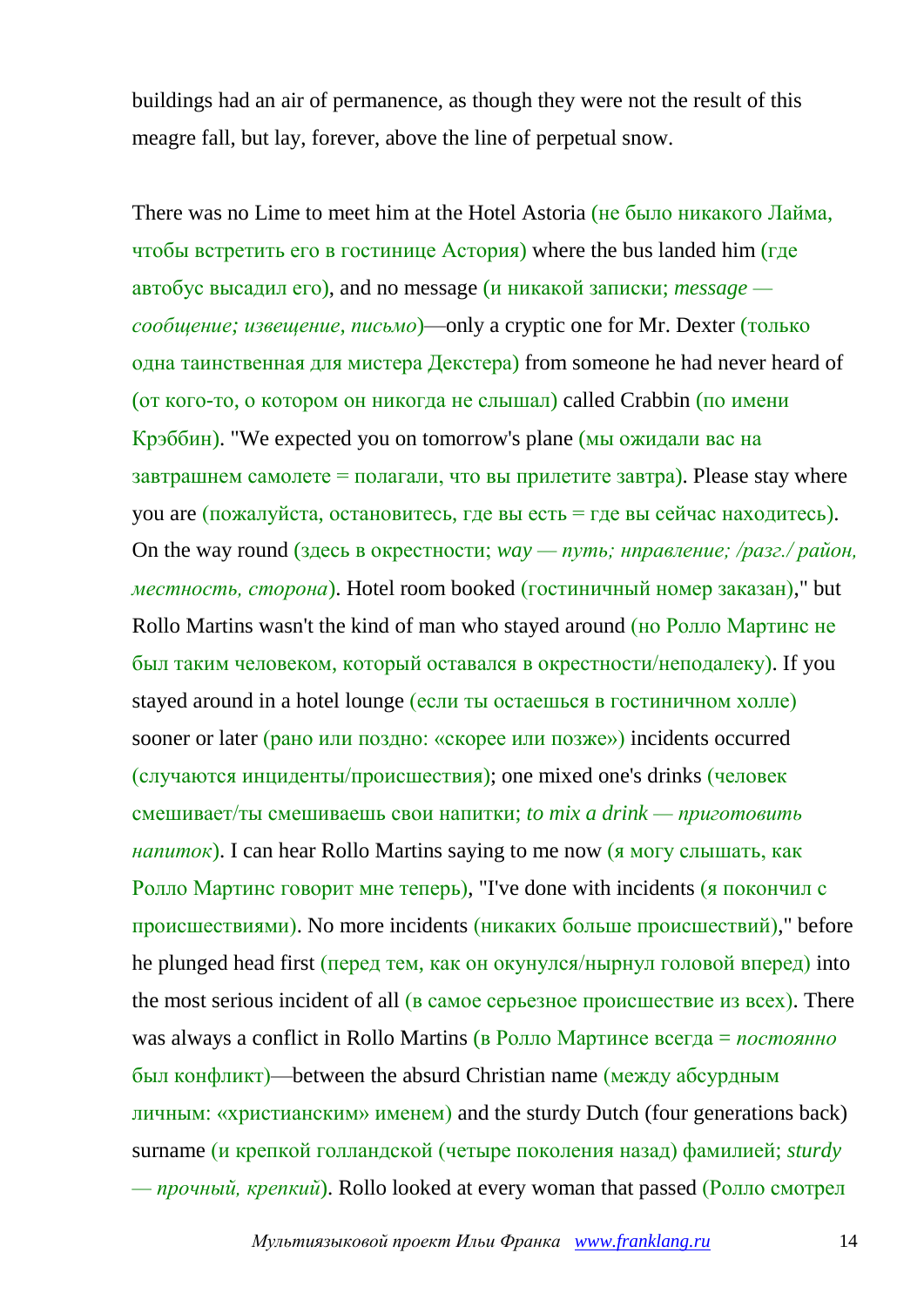на каждую женщину, которая проходила мимо), and Martins renounced them forever (а Мартинс отвергал их навсегда; *to renounce — отказываться /от чего-л.; обыкн. путем формального заявления/; отвергать*). I don't know which of them wrote the Westerns (я не знаю, который из них писал вестерны). Martins had been given Lime's address (Мартинс получил адрес Лайма: «Мартинсу был дан…») and he felt no curiosity about the man called Crabbin (и он не испытовал никакого любопытства к человеку по имени Крэббин); it was too obvious that a mistake had been made (было слишком очевидно, что была сделана = *произошла* ошибка), though he didn't yet connect it with the conversation at Frankfurt (хотя он еще не связал ее с разговором во Франкфурте). Lime had written that he could put Martins up in his own flat (Лайм написал, что он мог поселить Мартинса в своей собственной квартире; *to put up — принимать, давать приют /гостям/*), a large apartment on the edge of Vienna (в большой квартире на краю Вены) that had been requisitioned from a Nazi owner (которая была изъята у нацистского владельца; *to requisition изымать, конфисковать, реквизировать*). Lime could pay for the taxi when he arrived (Лайм мог заплатить за такси, когда он приедет), so Martins drove straight away (так что Мартинс поехал прямо; *to drive — ездить, водить машину*) to the building lying in the third (British) zone (к зданию, расположенному в третьей (британской) зоне). He kept the taxi waiting (он попросил таксиста подождать: «держал такси ждущим»; *to keep — держать, хранить; удерживать в каком-л. состоянии*) while he mounted to the third floor (в то время как сам поднялся на четвертый: «третий» этаж).

message  $\lceil$  message  $\lceil$  henge  $\lceil$  launds, incident  $\lceil$  insid(a)nt, serious  $\lceil$  startes, address  $[\circ']$  dres], apartment  $[\circ']$  pa: tm ant], requisition  $[$  rekwi $ZI](\circ)$ n], Nazi  $[$  na:tsil

There was no Lime to meet him at the Hotel Astoria where the bus landed him, and no message—only a cryptic one for Mr. Dexter from someone he had never heard